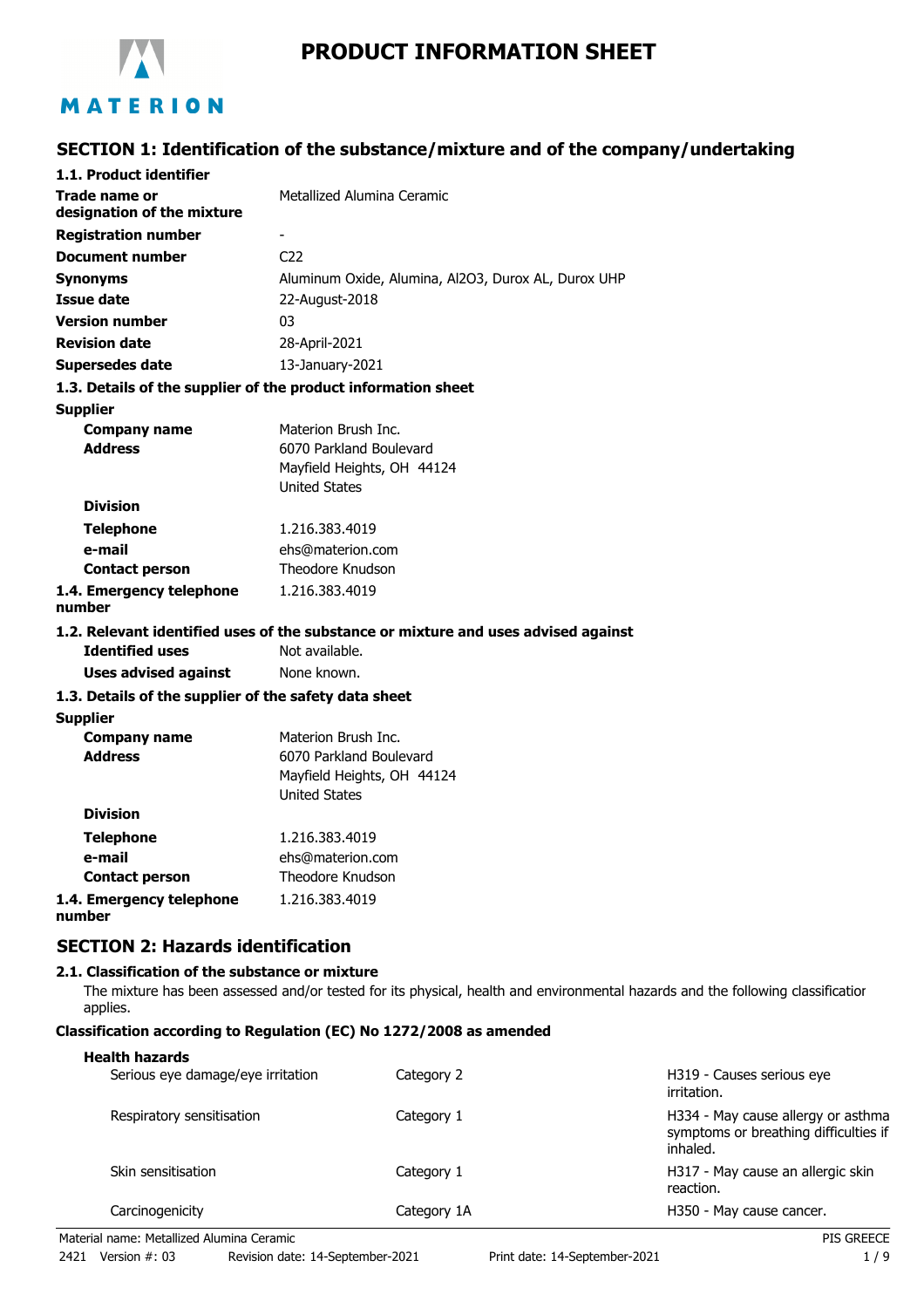|                                   | Reproductive toxicity                                                                              |                                                                                          | Category 2                                                                                                                                                                                                                                                                                                                                                                           | H361 - Suspected of damaging<br>fertility or the unborn child.                  |
|-----------------------------------|----------------------------------------------------------------------------------------------------|------------------------------------------------------------------------------------------|--------------------------------------------------------------------------------------------------------------------------------------------------------------------------------------------------------------------------------------------------------------------------------------------------------------------------------------------------------------------------------------|---------------------------------------------------------------------------------|
|                                   | Specific target organ toxicity - single exposureCategory 3 respiratory tract irritation            |                                                                                          |                                                                                                                                                                                                                                                                                                                                                                                      | H335 - May cause respiratory<br>irritation.                                     |
|                                   | Specific target organ toxicity - repeated<br>exposure                                              |                                                                                          | Category 2 (Respiratory system)                                                                                                                                                                                                                                                                                                                                                      | H373 - May cause damage to<br>organs through prolonged or<br>repeated exposure. |
| <b>Hazard summary</b><br>effects. |                                                                                                    |                                                                                          | May cause damage to organs through prolonged or repeated exposure. May cause cancer. May<br>cause an allergic skin reaction. Possible reproductive hazard. Prolonged exposure may cause<br>chronic effects. Occupational exposure to the substance or mixture may cause adverse health                                                                                               |                                                                                 |
|                                   | 2.2. Label elements                                                                                |                                                                                          |                                                                                                                                                                                                                                                                                                                                                                                      |                                                                                 |
|                                   | Label according to Regulation (EC) No. 1272/2008 as amended                                        |                                                                                          |                                                                                                                                                                                                                                                                                                                                                                                      |                                                                                 |
|                                   | <b>Contains:</b>                                                                                   | Titanium, Tungsten                                                                       | Aluminium oxide, Gold, Molybdenum, NICKEL POWDER; [PARTICLE DIAMETER < 1MM], Silica,                                                                                                                                                                                                                                                                                                 |                                                                                 |
|                                   | <b>Hazard pictograms</b>                                                                           |                                                                                          |                                                                                                                                                                                                                                                                                                                                                                                      |                                                                                 |
|                                   | <b>Signal word</b>                                                                                 | Danger                                                                                   |                                                                                                                                                                                                                                                                                                                                                                                      |                                                                                 |
|                                   | <b>Hazard statements</b>                                                                           |                                                                                          |                                                                                                                                                                                                                                                                                                                                                                                      |                                                                                 |
|                                   | H317<br>H319<br>H334<br>H335<br>H350<br>H361<br>H373<br><b>Precautionary statements</b>            | Causes serious eye irritation.<br>May cause respiratory irritation.<br>May cause cancer. | May cause an allergic skin reaction.<br>May cause allergy or asthma symptoms or breathing difficulties if inhaled.<br>Suspected of damaging fertility or the unborn child.<br>May cause damage to organs through prolonged or repeated exposure.                                                                                                                                     |                                                                                 |
|                                   | <b>Prevention</b>                                                                                  |                                                                                          |                                                                                                                                                                                                                                                                                                                                                                                      |                                                                                 |
|                                   | P201<br>P202<br>P260<br>P272<br>P280<br>P284                                                       | Wear respiratory protection.                                                             | Obtain special instructions before use.<br>Do not handle until all safety precautions have been read and understood.<br>Do not breathe dust/fume/gas/mist/vapours/spray.<br>Contaminated work clothing should not be allowed out of the workplace.<br>Wear protective gloves/protective clothing/eye protection/face protection.                                                     |                                                                                 |
|                                   | <b>Response</b>                                                                                    |                                                                                          |                                                                                                                                                                                                                                                                                                                                                                                      |                                                                                 |
|                                   | $P302 + P352$<br>$P304 + P340$<br>$P308 + P313$<br>$P333 + P313$<br>$P342 + P311$<br>$P362 + P364$ |                                                                                          | IF ON SKIN: Wash with plenty of water.<br>IF INHALED: Remove person to fresh air and keep comfortable for breathing.<br>IF exposed or concerned: Get medical advice/attention.<br>If skin irritation or rash occurs: Get medical advice/attention.<br>If experiencing respiratory symptoms: Call a poison centre/doctor.<br>Take off contaminated clothing and wash it before reuse. |                                                                                 |
|                                   | <b>Storage</b>                                                                                     |                                                                                          |                                                                                                                                                                                                                                                                                                                                                                                      |                                                                                 |
|                                   | P405                                                                                               | Store locked up.                                                                         |                                                                                                                                                                                                                                                                                                                                                                                      |                                                                                 |
|                                   | <b>Disposal</b>                                                                                    |                                                                                          |                                                                                                                                                                                                                                                                                                                                                                                      |                                                                                 |
|                                   | P501                                                                                               |                                                                                          | Dispose of contents/container in accordance with local/regional/national/international regulations.                                                                                                                                                                                                                                                                                  |                                                                                 |
| information                       | <b>Supplemental label</b>                                                                          |                                                                                          | For further information, please contact the Product Stewardship Department at +1.216.383.4019.                                                                                                                                                                                                                                                                                       |                                                                                 |
|                                   | 2.3. Other hazards                                                                                 |                                                                                          | Not a PBT or vPvB substance or mixture.                                                                                                                                                                                                                                                                                                                                              |                                                                                 |
|                                   | <b>SECTION 3: Composition/information on ingredients</b>                                           |                                                                                          |                                                                                                                                                                                                                                                                                                                                                                                      |                                                                                 |

## **3.2. Mixtures**

| <b>General information</b><br><b>Chemical name</b> | %         | No.                    | CAS-No. / EC REACH Registration No. Index No. |   | <b>Notes</b> |
|----------------------------------------------------|-----------|------------------------|-----------------------------------------------|---|--------------|
| Aluminium oxide                                    | $80 - 95$ | 1344-28-1<br>215-691-6 | $\overline{\phantom{0}}$                      | - |              |

**Classification:** -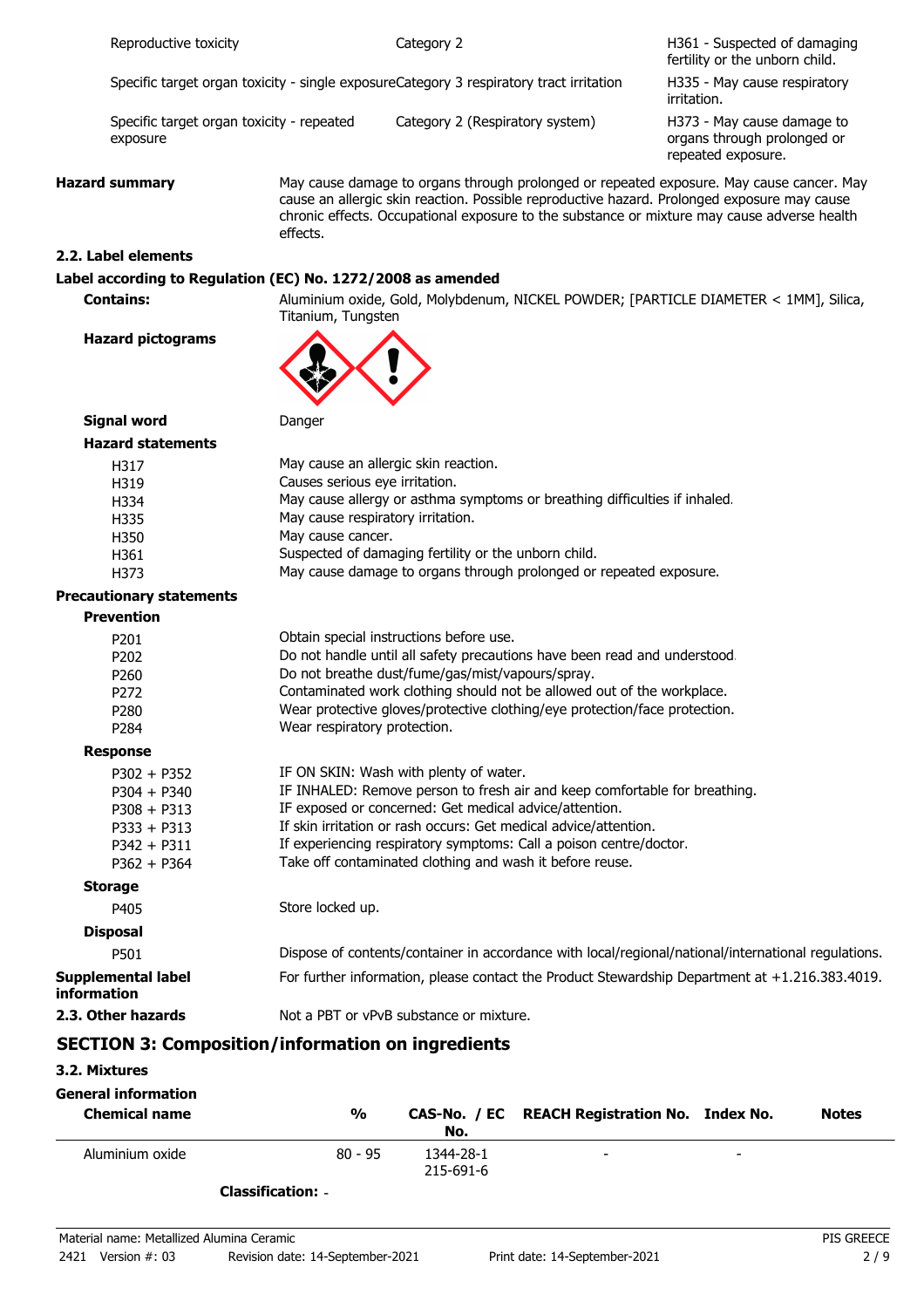| <b>Chemical name</b>                        |                               | $\frac{1}{2}$ | No.                     | CAS-No. / EC REACH Registration No. Index No.                                       | <b>Notes</b> |
|---------------------------------------------|-------------------------------|---------------|-------------------------|-------------------------------------------------------------------------------------|--------------|
| Molybdenum                                  |                               | $0 - 10$      | 7439-98-7<br>231-107-2  |                                                                                     |              |
|                                             | <b>Classification: -</b>      |               |                         |                                                                                     |              |
| NICKEL POWDER; [PARTICLE<br>DIAMETER < 1MM] |                               | $0 - 10$      | 7440-02-0<br>231-111-4  | 01-2119438727-29-0049 028-002-00-7                                                  |              |
|                                             |                               |               |                         | Classification: Skin Sens. 1; H317, STOT SE 3; H335, Carc. 2; H351, STOT RE 2; H373 | 7, S         |
| Silica                                      |                               | $0 - 4$       | 14808-60-7<br>238-878-4 |                                                                                     | #            |
|                                             | Classification: Carc. 1A;H350 |               |                         |                                                                                     |              |
| Manganese                                   |                               | $0 - 2$       | 7439-96-5<br>231-105-1  |                                                                                     | #            |
|                                             | <b>Classification: -</b>      |               |                         |                                                                                     |              |
| Titanium                                    |                               | $0 - 2$       | 7440-32-6<br>231-142-3  |                                                                                     |              |
|                                             | <b>Classification: -</b>      |               |                         |                                                                                     |              |
| Tungsten                                    |                               | $0 - 2$       | 7440-33-7<br>231-143-9  |                                                                                     |              |
|                                             | <b>Classification: -</b>      |               |                         |                                                                                     |              |
| Gold                                        |                               | $0 - 1$       | 7440-57-5<br>231-165-9  |                                                                                     |              |
|                                             | <b>Classification: -</b>      |               |                         |                                                                                     |              |

## **List of abbreviations and symbols that may be used above**

#: This substance has been assigned Union workplace exposure limit(s).

## **SECTION 4: First aid measures**

| <b>General information</b>                                                               | If exposed or concerned: get medical attention/advice. IF exposed or concerned: Get medical<br>advice/attention. If you feel unwell, seek medical advice (show the label where possible). Ensure<br>that medical personnel are aware of the material(s) involved, and take precautions to protect<br>themselves. Wash contaminated clothing before reuse. |
|------------------------------------------------------------------------------------------|-----------------------------------------------------------------------------------------------------------------------------------------------------------------------------------------------------------------------------------------------------------------------------------------------------------------------------------------------------------|
| 4.1. Description of first aid measures                                                   |                                                                                                                                                                                                                                                                                                                                                           |
| <b>Inhalation</b>                                                                        | Move to fresh air. Call a physician if symptoms develop or persist.                                                                                                                                                                                                                                                                                       |
| <b>Skin contact</b>                                                                      | Remove contaminated clothing immediately and wash skin with soap and water. In case of eczema<br>or other skin disorders: Seek medical attention and take along these instructions.                                                                                                                                                                       |
| Eye contact                                                                              | Rinse with water. Get medical attention if irritation develops and persists.                                                                                                                                                                                                                                                                              |
| <b>Ingestion</b>                                                                         | Rinse mouth. Get medical attention if symptoms occur.                                                                                                                                                                                                                                                                                                     |
| 4.2. Most important<br>symptoms and effects, both<br>acute and delayed                   | May cause an allergic skin reaction. Dermatitis. Rash. Prolonged exposure may cause chronic<br>effects.                                                                                                                                                                                                                                                   |
| 4.3. Indication of any<br>immediate medical attention<br>and special treatment<br>needed | Provide general supportive measures and treat symptomatically. Keep victim under observation.<br>Symptoms may be delayed.                                                                                                                                                                                                                                 |
| <b>SECTION 5: Firefighting measures</b>                                                  |                                                                                                                                                                                                                                                                                                                                                           |
| <b>General fire hazards</b>                                                              | No unusual fire or explosion hazards noted.                                                                                                                                                                                                                                                                                                               |
| 5.1. Extinguishing media<br>Suitable extinguishing<br>media                              | Water fog. Foam. Dry chemical powder. Dry sand. Carbon dioxide (CO2).                                                                                                                                                                                                                                                                                     |
| Unsuitable extinguishing<br>media                                                        | Do not use water jet as an extinguisher, as this will spread the fire. Carbon dioxide (CO2).                                                                                                                                                                                                                                                              |
| 5.2. Special hazards arising<br>from the substance or<br>mixture                         | During fire, gases hazardous to health may be formed.                                                                                                                                                                                                                                                                                                     |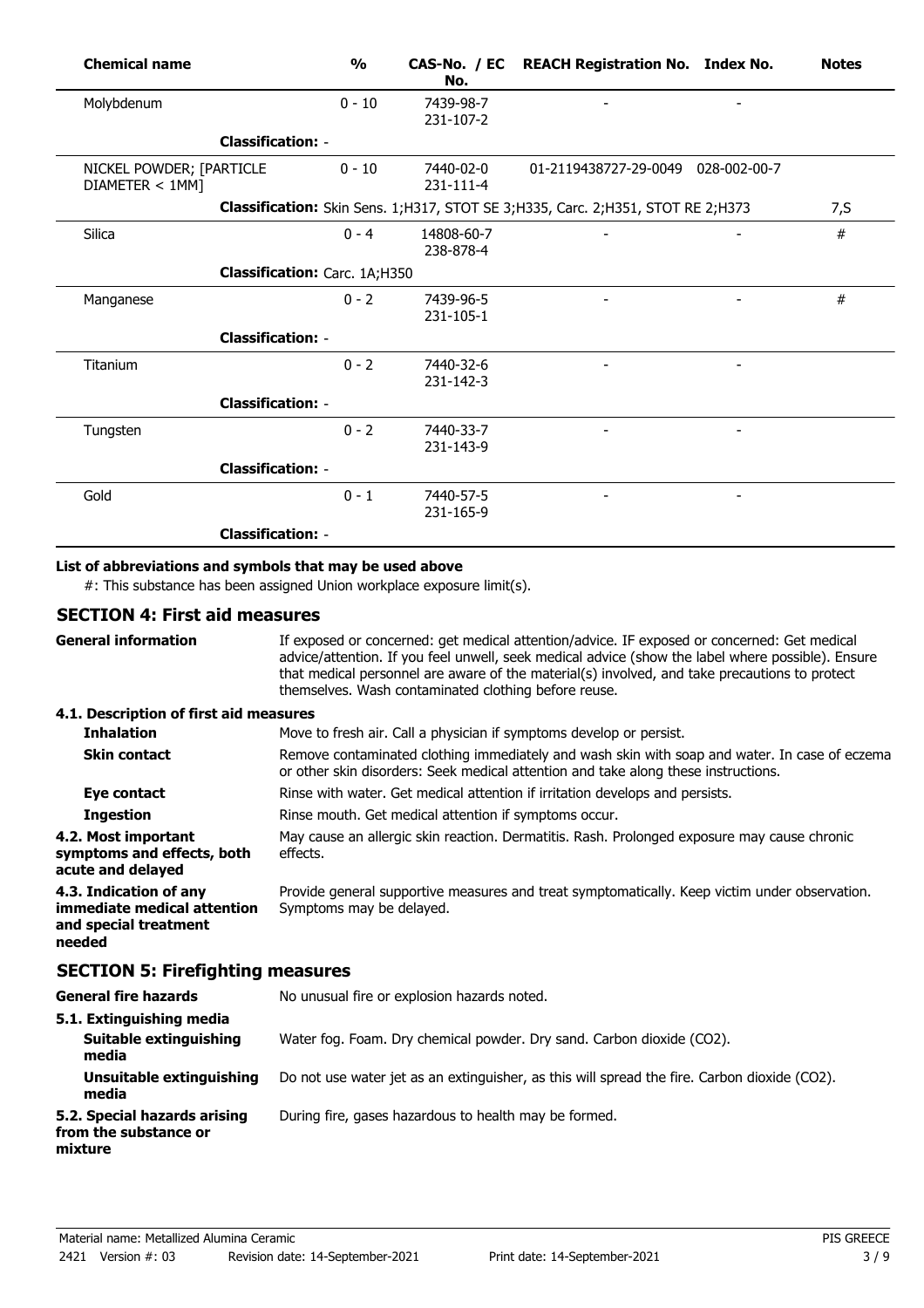| 5.3. Advice for firefighters<br><b>Special protective</b><br>equipment for<br>firefighters | Self-contained breathing apparatus and full protective clothing must be worn in case of fire. |
|--------------------------------------------------------------------------------------------|-----------------------------------------------------------------------------------------------|
| <b>Special firefighting</b><br>procedures                                                  | Move containers from fire area if you can do so without risk.                                 |
| <b>Specific methods</b>                                                                    | Use standard firefighting procedures and consider the hazards of other involved materials.    |

## **SECTION 6: Accidental release measures**

#### **6.1. Personal precautions, protective equipment and emergency procedures**

| For non-emergency<br>personnel                               | Keep unnecessary personnel away. Keep people away from and upwind of spill/leak. Do not touch<br>damaged containers or spilled material unless wearing appropriate protective clothing. Ensure<br>adequate ventilation. Local authorities should be advised if significant spillages cannot be<br>contained. |
|--------------------------------------------------------------|--------------------------------------------------------------------------------------------------------------------------------------------------------------------------------------------------------------------------------------------------------------------------------------------------------------|
| For emergency<br>responders                                  | Keep unnecessary personnel away.                                                                                                                                                                                                                                                                             |
| 6.2. Environmental<br>precautions                            | Avoid discharge into drains, water courses or onto the ground.                                                                                                                                                                                                                                               |
| 6.3. Methods and material for<br>containment and cleaning up | Put material in suitable, covered, labeled containers.                                                                                                                                                                                                                                                       |
| 6.4. Reference to other<br>sections                          | Not available.                                                                                                                                                                                                                                                                                               |

## **SECTION 7: Handling and storage**

| 7.1. Precautions for safe<br>handling                                          | Obtain special instructions before use. Do not handle until all safety precautions have been read<br>and understood. Keep formation of airborne dusts to a minimum. Do not breathe dust. Avoid<br>contact with eyes, skin, and clothing. Avoid prolonged exposure. Pregnant or breastfeeding women<br>must not handle this product. Should be handled in closed systems, if possible. Provide adequate<br>ventilation. Wear appropriate personal protective equipment. Observe good industrial hygiene<br>practices. |
|--------------------------------------------------------------------------------|----------------------------------------------------------------------------------------------------------------------------------------------------------------------------------------------------------------------------------------------------------------------------------------------------------------------------------------------------------------------------------------------------------------------------------------------------------------------------------------------------------------------|
| 7.2. Conditions for safe<br>storage, including any<br><i>incompatibilities</i> | Store locked up. Store in original tightly closed container.                                                                                                                                                                                                                                                                                                                                                                                                                                                         |
| 7.3. Specific end use(s)                                                       | Not available.                                                                                                                                                                                                                                                                                                                                                                                                                                                                                                       |

# **SECTION 8: Exposure controls/personal protection**

# **8.1. Control parameters**

## **Occupational exposure limits**

|  | Greece. OELs (Decree No. 90/1999, as amended) |  |
|--|-----------------------------------------------|--|
|--|-----------------------------------------------|--|

| <b>Components</b>                      | Type | <b>Value</b> | <b>Form</b> |  |
|----------------------------------------|------|--------------|-------------|--|
| Aluminium oxide (CAS<br>1344-28-1)     | TWA  | 5 mg/m $3$   | Inhalable   |  |
|                                        |      | 10 mg/m $3$  | Respirable. |  |
| NICKEL POWDER;<br>[PARTICLE DIAMETER < | TWA  | 1 mg/m $3$   |             |  |

1MM] (CAS 7440-02-0)

**EU. Indicative Exposure Limit Values in Directives 91/322/EEC, 2000/39/EC, 2006/15/EC, 2009/161/EU, 2017/164/EU**

| <b>Components</b>                                                                | <b>Type</b> | <b>Value</b>           | <b>Form</b>                     |
|----------------------------------------------------------------------------------|-------------|------------------------|---------------------------------|
| Manganese (CAS<br>7439-96-5)                                                     | TWA         | $0.2 \text{ mg/m}$     | Inhalable fraction.             |
|                                                                                  |             | $0.05 \,\mathrm{mg/m}$ | Respirable fraction.            |
| EU. OELs, Directive 2004/37/EC on carcinogen and mutagens from Annex III, Part A |             |                        |                                 |
| <b>Components</b>                                                                | <b>Type</b> | <b>Value</b>           | Form                            |
| Silica (CAS 14808-60-7)                                                          | TWA         | $0.1 \,\mathrm{mq/m}$  | Respirable fraction and<br>dust |

**Biological limit values** No biological exposure limits noted for the ingredient(s).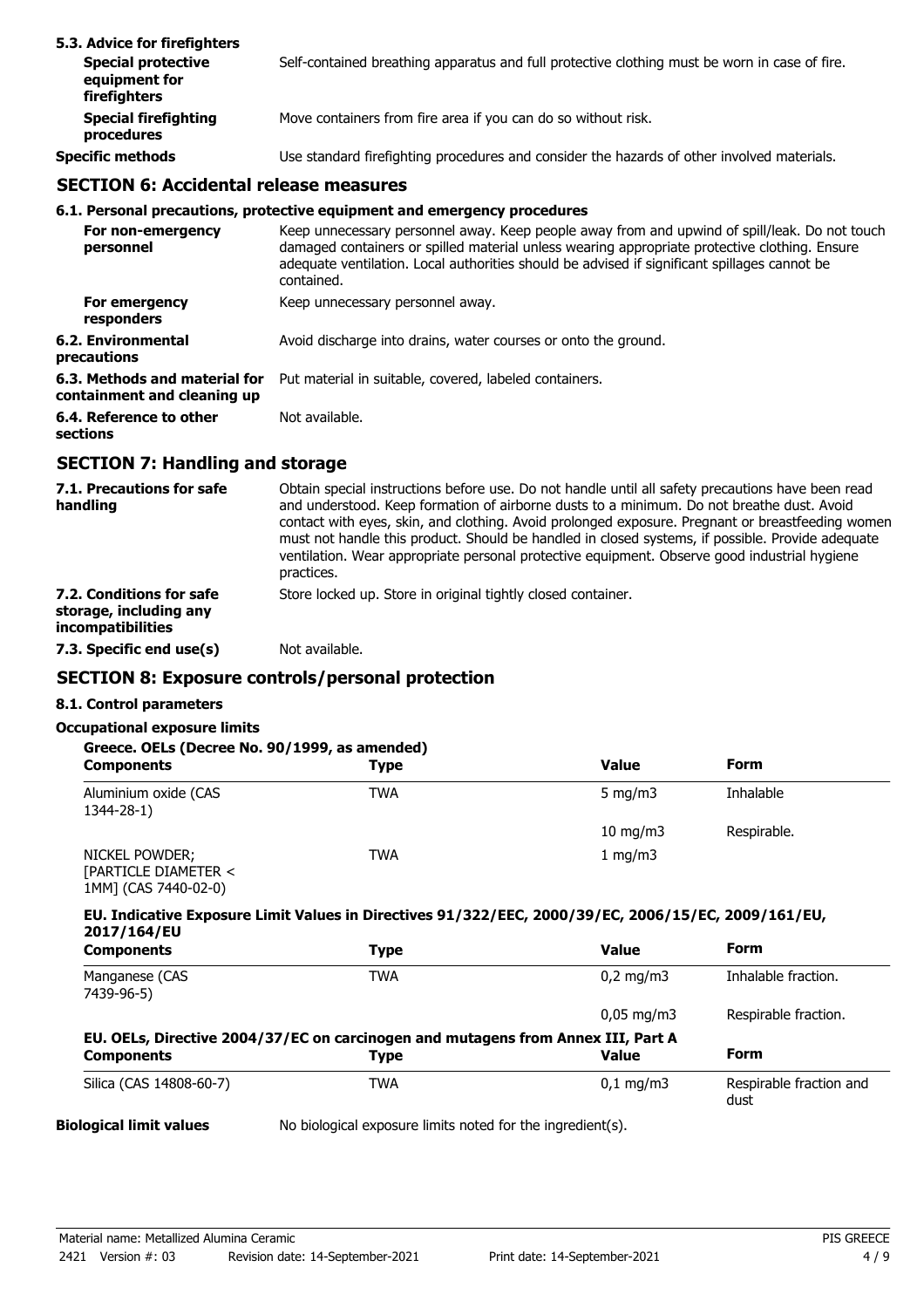| <b>Recommended monitoring</b><br>procedures          | VENTILATION: Good general ventilation (typically 10 air changes per hour) should be used.<br>Ventilation rates should be matched to conditions. If applicable, use process enclosures, local<br>exhaust ventilation, or other engineering controls to maintain airborne levels below recommended<br>exposure limits. If exposure limits have not been established, maintain airborne levels to an<br>acceptable level.                                                                                                                                                                                                                                                                                                                                                                                                                                                                                    |
|------------------------------------------------------|-----------------------------------------------------------------------------------------------------------------------------------------------------------------------------------------------------------------------------------------------------------------------------------------------------------------------------------------------------------------------------------------------------------------------------------------------------------------------------------------------------------------------------------------------------------------------------------------------------------------------------------------------------------------------------------------------------------------------------------------------------------------------------------------------------------------------------------------------------------------------------------------------------------|
|                                                      | Whenever possible, the use of local exhaust ventilation or other engineering controls is the<br>preferred method of controlling exposure to airborne particulate. Where utilized, exhaust inlets to<br>the ventilation system must be positioned as close as possible to the source of airborne generation.<br>Avoid disruption of the airflow in the area of a local exhaust inlet by equipment such as a<br>man-cooling fan. Check ventilation equipment regularly to ensure it is functioning properly. Provide<br>training on the use and operation of ventilation to all users. Use qualified professionals to design<br>and install ventilation systems.<br>Follow standard monitoring procedures.                                                                                                                                                                                                  |
| <b>Derived no effect levels</b><br>(DNELs)           | Not available.                                                                                                                                                                                                                                                                                                                                                                                                                                                                                                                                                                                                                                                                                                                                                                                                                                                                                            |
| <b>Predicted no effect</b><br>concentrations (PNECs) | Not available.                                                                                                                                                                                                                                                                                                                                                                                                                                                                                                                                                                                                                                                                                                                                                                                                                                                                                            |
| <b>Exposure guidelines</b>                           | Occupational exposure to nuisance dust (total and respirable) and respirable crystalline silica should<br>be monitored and controlled.                                                                                                                                                                                                                                                                                                                                                                                                                                                                                                                                                                                                                                                                                                                                                                    |
| 8.2. Exposure controls                               |                                                                                                                                                                                                                                                                                                                                                                                                                                                                                                                                                                                                                                                                                                                                                                                                                                                                                                           |
| <b>Appropriate engineering</b><br>controls           | Good general ventilation (typically 10 air changes per hour) should be used. Ventilation rates should<br>be matched to conditions. If applicable, use process enclosures, local exhaust ventilation, or other<br>engineering controls to maintain airborne levels below recommended exposure limits. If exposure<br>limits have not been established, maintain airborne levels to an acceptable level.                                                                                                                                                                                                                                                                                                                                                                                                                                                                                                    |
|                                                      | Individual protection measures, such as personal protective equipment                                                                                                                                                                                                                                                                                                                                                                                                                                                                                                                                                                                                                                                                                                                                                                                                                                     |
| <b>General information</b>                           | Use personal protective equipment as required. Personal protection equipment should be chosen<br>according to the CEN standards and in discussion with the supplier of the personal protective<br>equipment.                                                                                                                                                                                                                                                                                                                                                                                                                                                                                                                                                                                                                                                                                              |
| <b>Eye/face protection</b>                           | If contact is likely, safety glasses with side shields are recommended. Wear approved safety<br>glasses, goggles, face shield and/or welder's helmet when risk of eye injury is present, particularly<br>during operations that generate dust, mist or fume.                                                                                                                                                                                                                                                                                                                                                                                                                                                                                                                                                                                                                                              |
| <b>Skin protection</b>                               |                                                                                                                                                                                                                                                                                                                                                                                                                                                                                                                                                                                                                                                                                                                                                                                                                                                                                                           |
| - Hand protection                                    | Wear appropriate chemical resistant gloves. Wear gloves to prevent contact with particulate or<br>solutions. Wear gloves to prevent metal cuts and skin abrasions during handling.                                                                                                                                                                                                                                                                                                                                                                                                                                                                                                                                                                                                                                                                                                                        |
| - Other                                              | Wear appropriate chemical resistant clothing. Use of an impervious apron is recommended.<br>Protective overgarments or work clothing must be worn by persons who may become contaminated<br>with particulate during activities.                                                                                                                                                                                                                                                                                                                                                                                                                                                                                                                                                                                                                                                                           |
| <b>Respiratory protection</b>                        | Use a particulate filter respirator for particulate concentrations exceeding the Occupational<br>Exposure Limit. When airborne exposures exceed or have the potential to exceed the occupational<br>exposure limits, approved respirators must be used as specified by an Industrial Hygienist or other<br>qualified professional. Respirator users must be medically evaluated to determine if they are<br>physically capable of wearing a respirator. Quantitative and/or qualitative fit testing and respirator<br>training must be satisfactorily completed by all personnel prior to respirator use. Users of tight<br>fitting respirators must be clean shaven on those areas of the face where the respirator seal<br>contacts the face. Use pressure-demand airline respirators when performing jobs with high<br>potential exposures such as changing filters in a baghouse air cleaning device. |
| <b>Thermal hazards</b>                               | Not applicable.                                                                                                                                                                                                                                                                                                                                                                                                                                                                                                                                                                                                                                                                                                                                                                                                                                                                                           |
| <b>Hygiene measures</b>                              | Observe any medical surveillance requirements. Contaminated work clothing should not be allowed<br>out of the workplace.                                                                                                                                                                                                                                                                                                                                                                                                                                                                                                                                                                                                                                                                                                                                                                                  |
| <b>Environmental exposure</b><br>controls            | Environmental manager must be informed of all major releases.                                                                                                                                                                                                                                                                                                                                                                                                                                                                                                                                                                                                                                                                                                                                                                                                                                             |
| CEATIAN A. BL                                        | ومتوسد المواسوم وامراه مرورات                                                                                                                                                                                                                                                                                                                                                                                                                                                                                                                                                                                                                                                                                                                                                                                                                                                                             |

# **SECTION 9: Physical and chemical properties**

# **9.1. Information on basic physical and chemical properties**

| <b>Appearance</b>      |                               |
|------------------------|-------------------------------|
| <b>Physical state</b>  | Solid.                        |
| Form                   | Solid. Various shapes.        |
| Colour                 | White. Off-white. Grey. Gold. |
| Odour                  | None.                         |
| <b>Odour threshold</b> | Not applicable.               |
|                        |                               |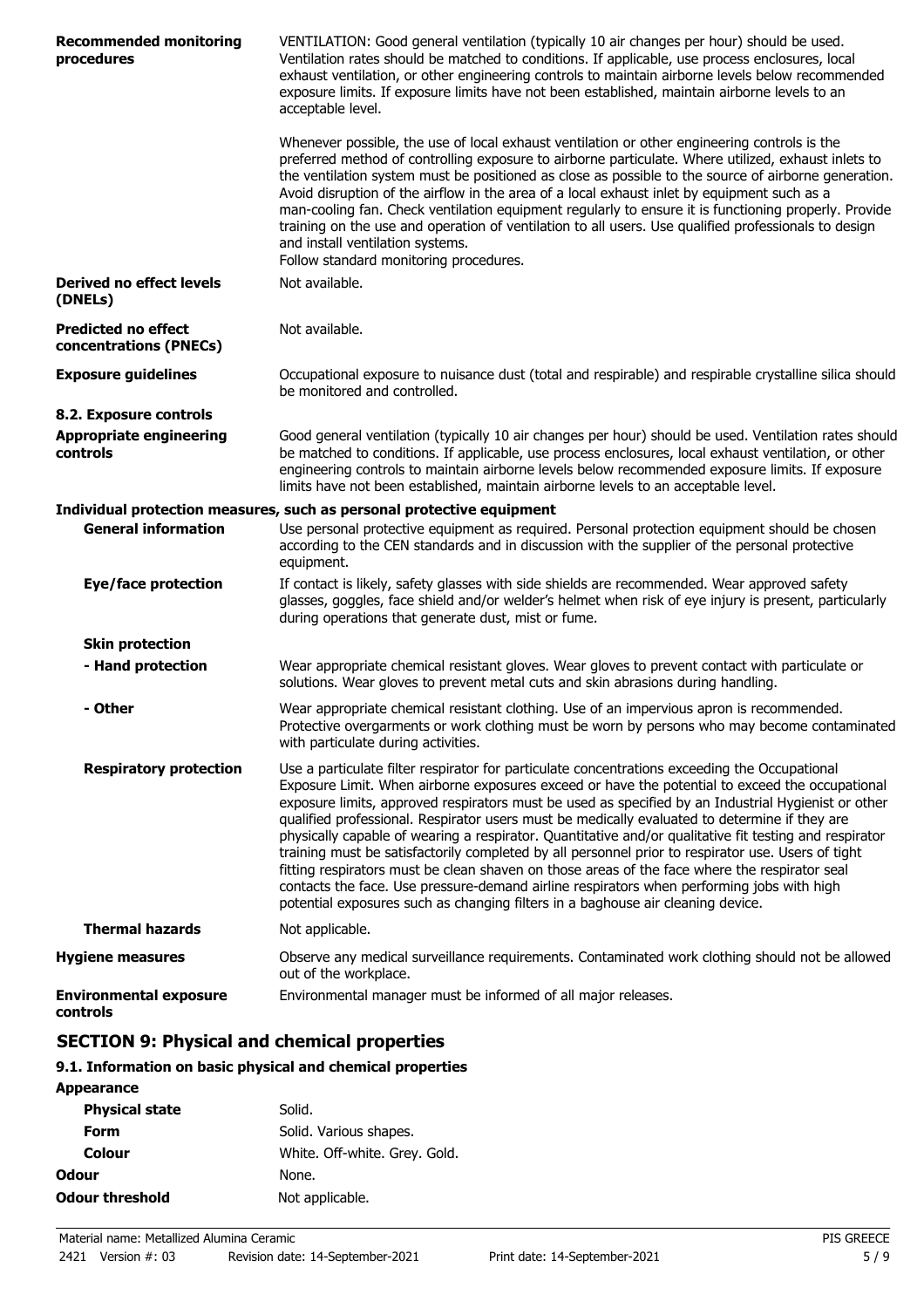| рH                                                   | Not applicable.                               |
|------------------------------------------------------|-----------------------------------------------|
| <b>Melting point/freezing point</b>                  | 2050 °C (3722 °F) estimated / Not applicable. |
| Initial boiling point and<br>boiling range           | Not applicable.                               |
| <b>Flash point</b>                                   | Not applicable.                               |
| <b>Evaporation rate</b>                              | Not applicable.                               |
| Flammability (solid, gas)                            | Not applicable.                               |
| Upper/lower flammability or explosive limits         |                                               |
| <b>Flammability limit - lower</b><br>(%)             | Not applicable.                               |
| <b>Flammability limit - lower</b><br>(%) temperature | Not applicable.                               |
| <b>Flammability limit -</b><br>upper $(% )$          | Not applicable.                               |
| <b>Flammability limit -</b><br>upper (%) temperature | Not applicable.                               |
| <b>Vapour pressure</b>                               | Not applicable.                               |
| <b>Vapour density</b>                                | Not applicable.                               |
| <b>Relative density</b>                              | Not applicable.                               |
| Solubility(ies)                                      |                                               |
| <b>Solubility (water)</b>                            | Insoluble.                                    |
| <b>Partition coefficient</b><br>(n-octanol/water)    | Not applicable.                               |
| <b>Auto-ignition temperature</b>                     | Not applicable.                               |
| <b>Decomposition temperature</b>                     | Not applicable.                               |
| <b>Viscosity</b>                                     | Not applicable.                               |
| <b>Explosive properties</b>                          | Not explosive.                                |
| <b>Oxidising properties</b>                          | Not oxidising.                                |
| 9.2. Other information                               |                                               |
| <b>Density</b>                                       | 3,95 $g/cm3$ estimated                        |
| <b>Flammability</b>                                  | Not applicable.                               |
|                                                      | .                                             |

# **SECTION 10: Stability and reactivity**

| 10.1. Reactivity<br>10.2. Chemical stability | The product is stable and non-reactive under normal conditions of use, storage and transport.<br>Material is stable under normal conditions. |
|----------------------------------------------|----------------------------------------------------------------------------------------------------------------------------------------------|
| 10.3. Possibility of hazardous<br>reactions  | No dangerous reaction known under conditions of normal use.                                                                                  |
| 10.4. Conditions to avoid                    | Contact with incompatible materials.                                                                                                         |
| 10.5. Incompatible materials                 | Strong acids. Strong oxidising agents.                                                                                                       |
| 10.6. Hazardous<br>decomposition products    | No hazardous decomposition products are known.                                                                                               |

# **SECTION 11: Toxicological information**

| <b>General information</b>                 | Occupational exposure to the substance or mixture may cause adverse effects.                                           |  |  |
|--------------------------------------------|------------------------------------------------------------------------------------------------------------------------|--|--|
| Information on likely routes of exposure   |                                                                                                                        |  |  |
| <b>Inhalation</b>                          | Prolonged inhalation may be harmful.                                                                                   |  |  |
| <b>Skin contact</b>                        | May cause an allergic skin reaction.                                                                                   |  |  |
| Eye contact                                | Direct contact with eyes may cause temporary irritation.                                                               |  |  |
| <b>Ingestion</b>                           | May cause discomfort if swallowed. However, ingestion is not likely to be a primary route of<br>occupational exposure. |  |  |
| <b>Symptoms</b>                            | May cause an allergic skin reaction. Dermatitis. Rash.                                                                 |  |  |
| 11.1. Information on toxicological effects |                                                                                                                        |  |  |
| <b>Acute toxicity</b>                      | Not known.                                                                                                             |  |  |
| <b>Skin corrosion/irritation</b>           | Due to partial or complete lack of data the classification is not possible.                                            |  |  |
| Serious eye damage/eye<br>irritation       | Direct contact with eyes may cause temporary irritation.                                                               |  |  |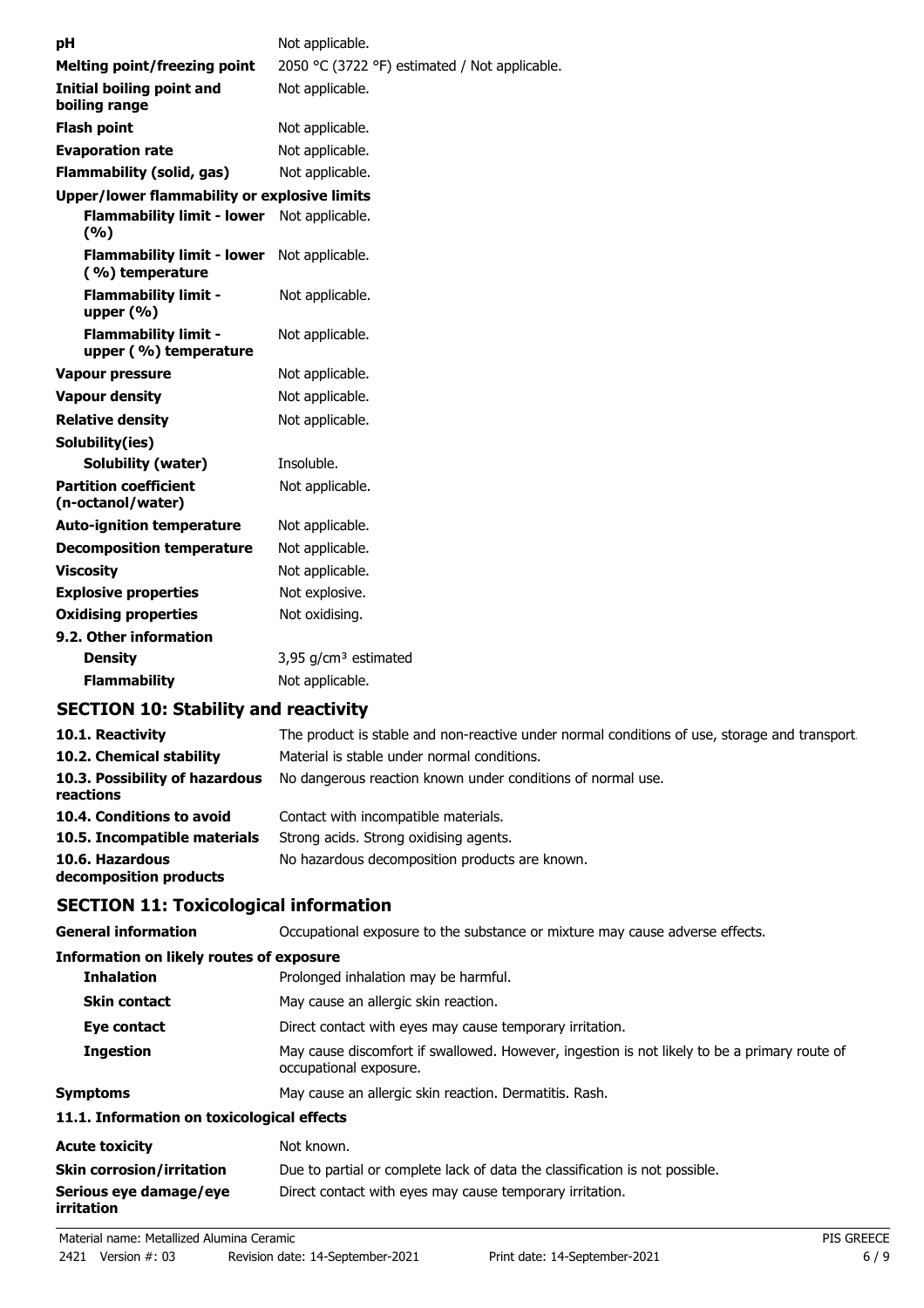| <b>Respiratory sensitisation</b>                                             | May cause allergy or asthma symptoms or breathing difficulties if inhaled.                                          |                                                         |                                                                                   |                                                                                                                                                                                                                                                                                                                                                                                                                                                                                                                                                                                                                                                                                                                                                                                                                                                                                                                                                                                                                                                                                                                                                                                                                                                                                                                                                                                                                                                                                                                                                                       |
|------------------------------------------------------------------------------|---------------------------------------------------------------------------------------------------------------------|---------------------------------------------------------|-----------------------------------------------------------------------------------|-----------------------------------------------------------------------------------------------------------------------------------------------------------------------------------------------------------------------------------------------------------------------------------------------------------------------------------------------------------------------------------------------------------------------------------------------------------------------------------------------------------------------------------------------------------------------------------------------------------------------------------------------------------------------------------------------------------------------------------------------------------------------------------------------------------------------------------------------------------------------------------------------------------------------------------------------------------------------------------------------------------------------------------------------------------------------------------------------------------------------------------------------------------------------------------------------------------------------------------------------------------------------------------------------------------------------------------------------------------------------------------------------------------------------------------------------------------------------------------------------------------------------------------------------------------------------|
| <b>Skin sensitisation</b>                                                    | May cause an allergic skin reaction.<br>Due to partial or complete lack of data the classification is not possible. |                                                         |                                                                                   |                                                                                                                                                                                                                                                                                                                                                                                                                                                                                                                                                                                                                                                                                                                                                                                                                                                                                                                                                                                                                                                                                                                                                                                                                                                                                                                                                                                                                                                                                                                                                                       |
| <b>Germ cell mutagenicity</b>                                                |                                                                                                                     |                                                         |                                                                                   |                                                                                                                                                                                                                                                                                                                                                                                                                                                                                                                                                                                                                                                                                                                                                                                                                                                                                                                                                                                                                                                                                                                                                                                                                                                                                                                                                                                                                                                                                                                                                                       |
| Carcinogenicity                                                              | monitored and controlled.                                                                                           |                                                         |                                                                                   | In 1997, IARC (the International Agency for Research on Cancer) concluded that crystalline silica<br>inhaled from occupational sources can cause lung cancer in humans. However in making the<br>overall evaluation, IARC noted that "carcinogenicity was not detected in all industrial circumstances<br>studied. Carcinogenicity may be dependent on inherent characteristics of the crystalline silica or on<br>external factors affecting its biological activity or distribution of its polymorphs." (IARC<br>Monographs on the evaluation of the carcinogenic risks of chemicals to humans, Silica, silicates<br>dust and organic fibres, 1997, Vol. 68, IARC, Lyon, France.) In June 2003, SCOEL (the EU<br>Scientific Committee on Occupational Exposure Limits) concluded that the main effect in humans<br>of the inhalation of respirable crystalline silica dust is silicosis. "There is sufficient information to<br>conclude that the relative risk of lung cancer is increased in persons with silicosis (and, apparently,<br>not in employees without silicosis exposed to silica dust in quarries and in the ceramic industry).<br>Therefore, preventing the onset of silicosis will also reduce the cancer risk" (SCOEL SUM Doc<br>94-final, June 2003) According to the current state of the art, worker protection against silicosis<br>can be consistently assured by respecting the existing regulatory occupational exposure limits. May<br>cause cancer. Occupational exposure to respirable dust and respirable crystalline silica should be |
| <b>IARC Monographs. Overall Evaluation of Carcinogenicity</b>                |                                                                                                                     |                                                         |                                                                                   |                                                                                                                                                                                                                                                                                                                                                                                                                                                                                                                                                                                                                                                                                                                                                                                                                                                                                                                                                                                                                                                                                                                                                                                                                                                                                                                                                                                                                                                                                                                                                                       |
| NICKEL POWDER; [PARTICLE DIAMETER < 1MM]<br>(CAS 7440-02-0)                  |                                                                                                                     |                                                         | 2B Possibly carcinogenic to humans.                                               |                                                                                                                                                                                                                                                                                                                                                                                                                                                                                                                                                                                                                                                                                                                                                                                                                                                                                                                                                                                                                                                                                                                                                                                                                                                                                                                                                                                                                                                                                                                                                                       |
| Silica (CAS 14808-60-7)<br><b>Reproductive toxicity</b>                      |                                                                                                                     |                                                         | 1 Carcinogenic to humans.<br>Suspected of damaging fertility or the unborn child. |                                                                                                                                                                                                                                                                                                                                                                                                                                                                                                                                                                                                                                                                                                                                                                                                                                                                                                                                                                                                                                                                                                                                                                                                                                                                                                                                                                                                                                                                                                                                                                       |
| <b>Specific target organ toxicity</b>                                        | Not classified.                                                                                                     |                                                         |                                                                                   |                                                                                                                                                                                                                                                                                                                                                                                                                                                                                                                                                                                                                                                                                                                                                                                                                                                                                                                                                                                                                                                                                                                                                                                                                                                                                                                                                                                                                                                                                                                                                                       |
| - single exposure                                                            |                                                                                                                     |                                                         |                                                                                   |                                                                                                                                                                                                                                                                                                                                                                                                                                                                                                                                                                                                                                                                                                                                                                                                                                                                                                                                                                                                                                                                                                                                                                                                                                                                                                                                                                                                                                                                                                                                                                       |
| <b>Specific target organ toxicity</b><br>- repeated exposure                 |                                                                                                                     |                                                         | May cause damage to organs through prolonged or repeated exposure.                |                                                                                                                                                                                                                                                                                                                                                                                                                                                                                                                                                                                                                                                                                                                                                                                                                                                                                                                                                                                                                                                                                                                                                                                                                                                                                                                                                                                                                                                                                                                                                                       |
| <b>Aspiration hazard</b>                                                     | Not an aspiration hazard.                                                                                           |                                                         |                                                                                   |                                                                                                                                                                                                                                                                                                                                                                                                                                                                                                                                                                                                                                                                                                                                                                                                                                                                                                                                                                                                                                                                                                                                                                                                                                                                                                                                                                                                                                                                                                                                                                       |
| Mixture versus substance<br><b>information</b>                               | No information available.                                                                                           |                                                         |                                                                                   |                                                                                                                                                                                                                                                                                                                                                                                                                                                                                                                                                                                                                                                                                                                                                                                                                                                                                                                                                                                                                                                                                                                                                                                                                                                                                                                                                                                                                                                                                                                                                                       |
| <b>Other information</b>                                                     | Not available.                                                                                                      |                                                         |                                                                                   |                                                                                                                                                                                                                                                                                                                                                                                                                                                                                                                                                                                                                                                                                                                                                                                                                                                                                                                                                                                                                                                                                                                                                                                                                                                                                                                                                                                                                                                                                                                                                                       |
| <b>SECTION 12: Ecological information</b>                                    |                                                                                                                     |                                                         |                                                                                   |                                                                                                                                                                                                                                                                                                                                                                                                                                                                                                                                                                                                                                                                                                                                                                                                                                                                                                                                                                                                                                                                                                                                                                                                                                                                                                                                                                                                                                                                                                                                                                       |
| 12.1. Toxicity                                                               | environment.                                                                                                        |                                                         |                                                                                   | Based on available data, the classification criteria are not met for hazardous to the aquatic                                                                                                                                                                                                                                                                                                                                                                                                                                                                                                                                                                                                                                                                                                                                                                                                                                                                                                                                                                                                                                                                                                                                                                                                                                                                                                                                                                                                                                                                         |
| <b>Product</b>                                                               |                                                                                                                     | <b>Species</b>                                          |                                                                                   | <b>Test Results</b>                                                                                                                                                                                                                                                                                                                                                                                                                                                                                                                                                                                                                                                                                                                                                                                                                                                                                                                                                                                                                                                                                                                                                                                                                                                                                                                                                                                                                                                                                                                                                   |
| Metallized Alumina Ceramic                                                   |                                                                                                                     |                                                         |                                                                                   |                                                                                                                                                                                                                                                                                                                                                                                                                                                                                                                                                                                                                                                                                                                                                                                                                                                                                                                                                                                                                                                                                                                                                                                                                                                                                                                                                                                                                                                                                                                                                                       |
| <b>Aquatic</b>                                                               |                                                                                                                     |                                                         |                                                                                   |                                                                                                                                                                                                                                                                                                                                                                                                                                                                                                                                                                                                                                                                                                                                                                                                                                                                                                                                                                                                                                                                                                                                                                                                                                                                                                                                                                                                                                                                                                                                                                       |
| Crustacea                                                                    | <b>EC50</b>                                                                                                         | Daphnia                                                 |                                                                                   | 2000 mg/l, 48 hours estimated                                                                                                                                                                                                                                                                                                                                                                                                                                                                                                                                                                                                                                                                                                                                                                                                                                                                                                                                                                                                                                                                                                                                                                                                                                                                                                                                                                                                                                                                                                                                         |
| Fish                                                                         | <b>LC50</b>                                                                                                         | Fish                                                    |                                                                                   | 897,9192 mg/l, 96 hours estimated                                                                                                                                                                                                                                                                                                                                                                                                                                                                                                                                                                                                                                                                                                                                                                                                                                                                                                                                                                                                                                                                                                                                                                                                                                                                                                                                                                                                                                                                                                                                     |
| <b>Components</b>                                                            |                                                                                                                     | <b>Species</b>                                          |                                                                                   | <b>Test Results</b>                                                                                                                                                                                                                                                                                                                                                                                                                                                                                                                                                                                                                                                                                                                                                                                                                                                                                                                                                                                                                                                                                                                                                                                                                                                                                                                                                                                                                                                                                                                                                   |
| NICKEL POWDER; [PARTICLE DIAMETER < 1MM] (CAS 7440-02-0)<br><b>Aquatic</b>   |                                                                                                                     |                                                         |                                                                                   |                                                                                                                                                                                                                                                                                                                                                                                                                                                                                                                                                                                                                                                                                                                                                                                                                                                                                                                                                                                                                                                                                                                                                                                                                                                                                                                                                                                                                                                                                                                                                                       |
| Acute                                                                        |                                                                                                                     |                                                         |                                                                                   |                                                                                                                                                                                                                                                                                                                                                                                                                                                                                                                                                                                                                                                                                                                                                                                                                                                                                                                                                                                                                                                                                                                                                                                                                                                                                                                                                                                                                                                                                                                                                                       |
| Fish                                                                         | LC50                                                                                                                | Rainbow trout, donaldson trout<br>(Oncorhynchus mykiss) |                                                                                   | $0,06$ mg/l, 4 days                                                                                                                                                                                                                                                                                                                                                                                                                                                                                                                                                                                                                                                                                                                                                                                                                                                                                                                                                                                                                                                                                                                                                                                                                                                                                                                                                                                                                                                                                                                                                   |
| * Estimates for product may be based on additional component data not shown. |                                                                                                                     |                                                         |                                                                                   |                                                                                                                                                                                                                                                                                                                                                                                                                                                                                                                                                                                                                                                                                                                                                                                                                                                                                                                                                                                                                                                                                                                                                                                                                                                                                                                                                                                                                                                                                                                                                                       |
| 12.2. Persistence and<br>degradability                                       |                                                                                                                     |                                                         | No data is available on the degradability of this product.                        |                                                                                                                                                                                                                                                                                                                                                                                                                                                                                                                                                                                                                                                                                                                                                                                                                                                                                                                                                                                                                                                                                                                                                                                                                                                                                                                                                                                                                                                                                                                                                                       |
| 12.3. Bioaccumulative<br>potential                                           | No data available.                                                                                                  |                                                         |                                                                                   |                                                                                                                                                                                                                                                                                                                                                                                                                                                                                                                                                                                                                                                                                                                                                                                                                                                                                                                                                                                                                                                                                                                                                                                                                                                                                                                                                                                                                                                                                                                                                                       |
| <b>Partition coefficient</b>                                                 | Not available.                                                                                                      |                                                         |                                                                                   |                                                                                                                                                                                                                                                                                                                                                                                                                                                                                                                                                                                                                                                                                                                                                                                                                                                                                                                                                                                                                                                                                                                                                                                                                                                                                                                                                                                                                                                                                                                                                                       |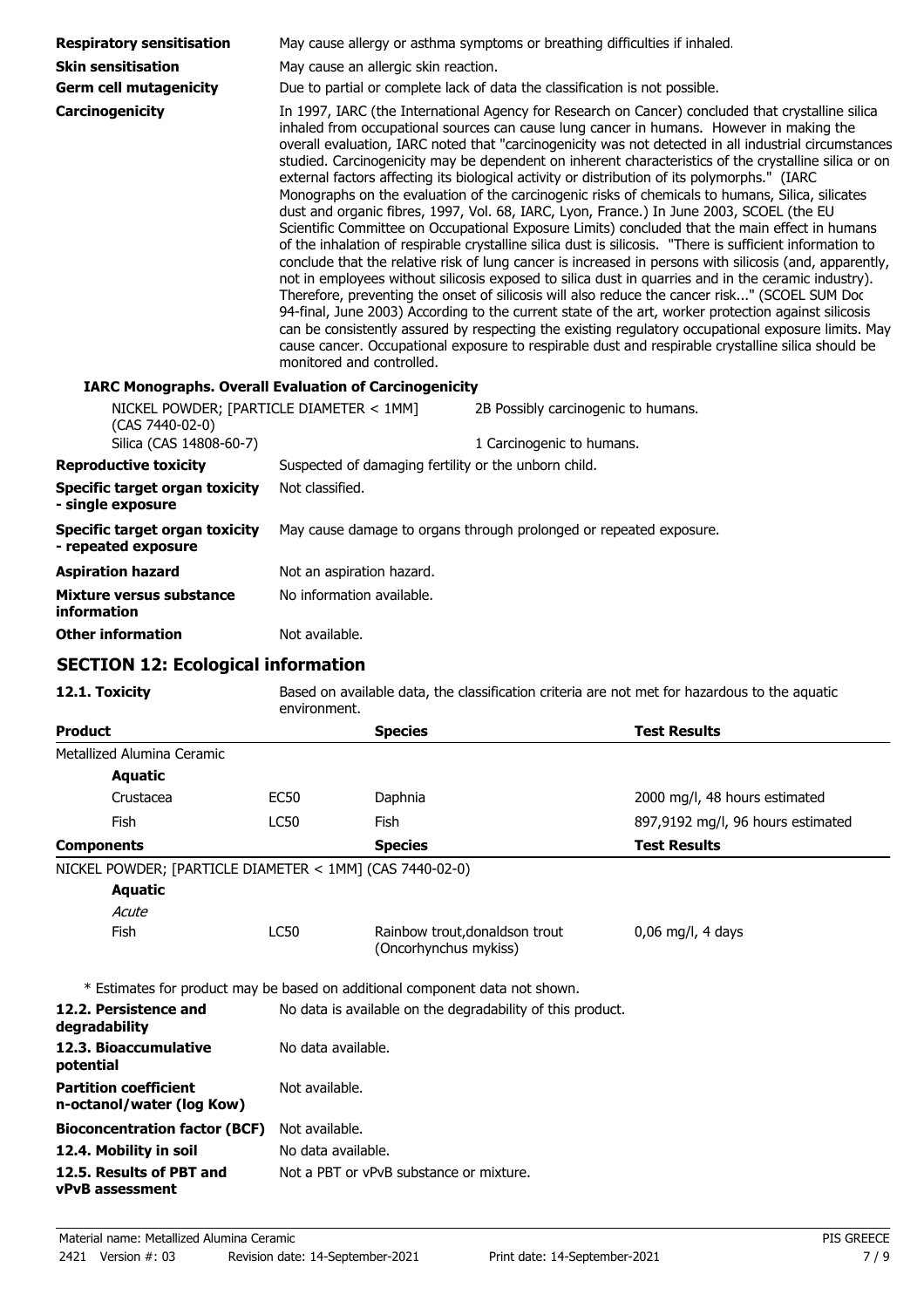# **SECTION 13: Disposal considerations**

#### **13.1. Waste treatment methods**

| <b>Residual waste</b>                                                | Dispose of in accordance with local regulations. Empty containers or liners may retain some product<br>residues. This material and its container must be disposed of in a safe manner (see: Disposal<br>instructions).                                |
|----------------------------------------------------------------------|-------------------------------------------------------------------------------------------------------------------------------------------------------------------------------------------------------------------------------------------------------|
| <b>Contaminated packaging</b>                                        | Since emptied containers may retain product residue, follow label warnings even after container is<br>emptied. Empty containers should be taken to an approved waste handling site for recycling or<br>disposal.                                      |
| <b>EU waste code</b>                                                 | The Waste code should be assigned in discussion between the user, the producer and the waste<br>disposal company.                                                                                                                                     |
| <b>Disposal</b><br>methods/information<br><b>Special precautions</b> | Collect and reclaim or dispose in sealed containers at licensed waste disposal site. Dispose of<br>contents/container in accordance with local/regional/national/international regulations.<br>Dispose in accordance with all applicable regulations. |
|                                                                      |                                                                                                                                                                                                                                                       |

# **SECTION 14: Transport information**

## **ADR**

14.1. - 14.6.: Not regulated as dangerous goods.

**RID**

14.1. - 14.6.: Not regulated as dangerous goods.

### **ADN**

14.1. - 14.6.: Not regulated as dangerous goods.

## **IATA**

14.1. - 14.6.: Not regulated as dangerous goods.

## **IMDG**

14.1. - 14.6.: Not regulated as dangerous goods.

# **SECTION 15: Regulatory information**

## **15.1. Safety, health and environmental regulations/legislation specific for the substance or mixture**

## **EU regulations**

**Regulation (EC) No. 1005/2009 on substances that deplete the ozone layer, Annex I and II, as amended** Not listed.

**Regulation (EU) 2019/1021 On persistent organic pollutants (recast), as amended**

Not listed.

**Regulation (EU) No. 649/2012 concerning the export and import of dangerous chemicals, Annex I, Part 1 as amended**

Not listed.

**Regulation (EU) No. 649/2012 concerning the export and import of dangerous chemicals, Annex I, Part 2 as amended**

Not listed.

**Regulation (EU) No. 649/2012 concerning the export and import of dangerous chemicals, Annex I, Part 3 as amended**

Not listed.

**Regulation (EU) No. 649/2012 concerning the export and import of dangerous chemicals, Annex V as amended** Not listed.

**Regulation (EC) No. 166/2006 Annex II Pollutant Release and Transfer Registry, as amended**

Aluminium oxide (CAS 1344-28-1)

NICKEL POWDER; [PARTICLE DIAMETER < 1MM] (CAS 7440-02-0)

## **Regulation (EC) No. 1907/2006, REACH Article 59(10) Candidate List as currently published by ECHA** Not listed.

## **Authorisations**

**Regulation (EC) No. 1907/2006, REACH Annex XIV Substances subject to authorization, as amended** Not listed.

## **Restrictions on use**

### **Regulation (EC) No. 1907/2006, REACH Annex XVII Substances subject to restriction on marketing and use as amended**

NICKEL POWDER; [PARTICLE DIAMETER < 1MM] (CAS 7440-02-0)